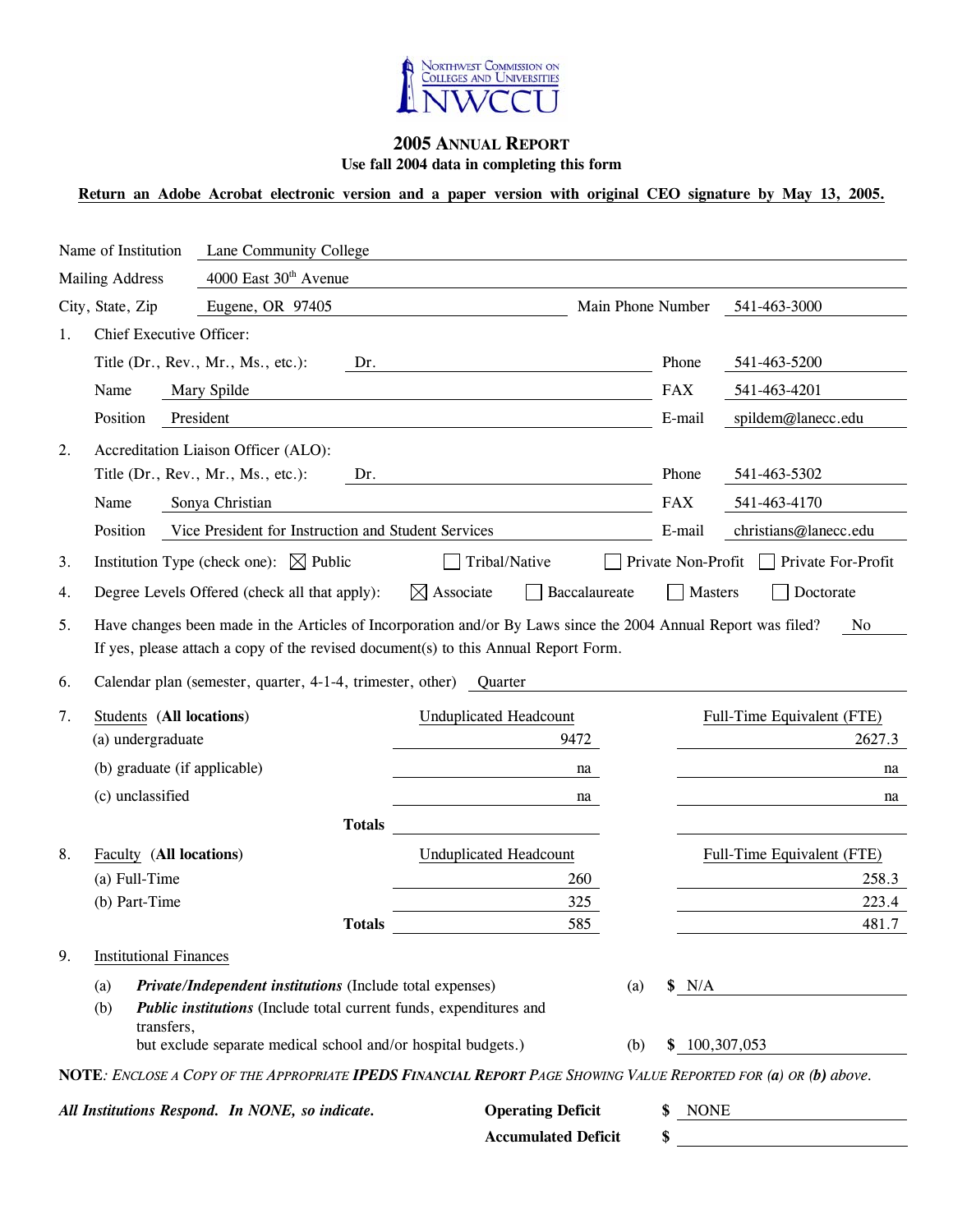| 10. | Cohort default rate on Federal Guaranteed Student Loans for the most recent year for which data are available:                                                                                                                                                                                                                                |                                                                                                                 |                                                                          |                                                                                                                                                                                                                                            |                                   |  |  |  |  |
|-----|-----------------------------------------------------------------------------------------------------------------------------------------------------------------------------------------------------------------------------------------------------------------------------------------------------------------------------------------------|-----------------------------------------------------------------------------------------------------------------|--------------------------------------------------------------------------|--------------------------------------------------------------------------------------------------------------------------------------------------------------------------------------------------------------------------------------------|-----------------------------------|--|--|--|--|
|     |                                                                                                                                                                                                                                                                                                                                               | Year                                                                                                            | 2002                                                                     | Default Rate 9.4 %                                                                                                                                                                                                                         |                                   |  |  |  |  |
| 11. |                                                                                                                                                                                                                                                                                                                                               |                                                                                                                 |                                                                          | Does your institution use its accreditation or pre-accreditation with the Northwest Commission on Colleges and Universities to<br>establish eligibility to participate in Higher Education Act (HEA) programs, including Title IV funding? | $\boxtimes$ Yes<br>N <sub>0</sub> |  |  |  |  |
|     |                                                                                                                                                                                                                                                                                                                                               |                                                                                                                 |                                                                          | IN RESPONDING TO ITEMS 12-17, USE SUPPLEMENTARY PAGES AS NECESSARY.                                                                                                                                                                        |                                   |  |  |  |  |
| 12. | indicate.                                                                                                                                                                                                                                                                                                                                     | New degree/certificate programs offered since your 2004 Annual Report and/or planned for 2005-2006. If NONE, so |                                                                          |                                                                                                                                                                                                                                            |                                   |  |  |  |  |
|     | Certificate/Degree Level<br>Associate                                                                                                                                                                                                                                                                                                         |                                                                                                                 | Curriculum or Program<br>Associate of Science Oregon Transfer (Business) |                                                                                                                                                                                                                                            |                                   |  |  |  |  |
|     |                                                                                                                                                                                                                                                                                                                                               |                                                                                                                 |                                                                          |                                                                                                                                                                                                                                            |                                   |  |  |  |  |
|     |                                                                                                                                                                                                                                                                                                                                               |                                                                                                                 |                                                                          |                                                                                                                                                                                                                                            |                                   |  |  |  |  |
| 13. | termination in 2005-2006. If NONE, so indicate.                                                                                                                                                                                                                                                                                               |                                                                                                                 |                                                                          | Degree/Certificate programs of 30 semester/45 quarter credits or more in length terminated in 2004-2005 or planned for                                                                                                                     |                                   |  |  |  |  |
|     | Certificate/Degree Level                                                                                                                                                                                                                                                                                                                      |                                                                                                                 |                                                                          | Curriculum or Program                                                                                                                                                                                                                      |                                   |  |  |  |  |
|     | Associate                                                                                                                                                                                                                                                                                                                                     |                                                                                                                 | Associate of Applied Science in E-Business                               |                                                                                                                                                                                                                                            |                                   |  |  |  |  |
|     |                                                                                                                                                                                                                                                                                                                                               |                                                                                                                 |                                                                          |                                                                                                                                                                                                                                            |                                   |  |  |  |  |
|     |                                                                                                                                                                                                                                                                                                                                               |                                                                                                                 |                                                                          |                                                                                                                                                                                                                                            |                                   |  |  |  |  |
| 14. | Contractual relationships with non-accredited organizations. (See Commission Policy A-6)<br>List academic credit program(s)/course(s) operated jointly in contractual relationships with external organizations. Exclude student<br>teaching partnerships, research contracts, contracts for non-credit offerings, etc. If NONE, so indicate. |                                                                                                                 |                                                                          |                                                                                                                                                                                                                                            |                                   |  |  |  |  |
|     | Degree/Certificate                                                                                                                                                                                                                                                                                                                            | Program(s)/Course(s)                                                                                            |                                                                          | External Agency/Organization                                                                                                                                                                                                               | <b>Student Headcount</b>          |  |  |  |  |
|     | <b>NONE</b>                                                                                                                                                                                                                                                                                                                                   | <b>NONE</b>                                                                                                     |                                                                          | <b>NONE</b>                                                                                                                                                                                                                                | <b>NONE</b>                       |  |  |  |  |
|     |                                                                                                                                                                                                                                                                                                                                               |                                                                                                                 |                                                                          |                                                                                                                                                                                                                                            |                                   |  |  |  |  |
|     |                                                                                                                                                                                                                                                                                                                                               |                                                                                                                 |                                                                          |                                                                                                                                                                                                                                            |                                   |  |  |  |  |
|     |                                                                                                                                                                                                                                                                                                                                               |                                                                                                                 |                                                                          |                                                                                                                                                                                                                                            |                                   |  |  |  |  |
| 15. | Substantive Changes planned for 2005-2006. (See Commission Policy A-2)                                                                                                                                                                                                                                                                        |                                                                                                                 |                                                                          |                                                                                                                                                                                                                                            |                                   |  |  |  |  |
|     | Identify substantive changes planned for 2005-2006. If NONE, so indicate.                                                                                                                                                                                                                                                                     |                                                                                                                 |                                                                          |                                                                                                                                                                                                                                            |                                   |  |  |  |  |
|     | Certificate/Degree Level                                                                                                                                                                                                                                                                                                                      |                                                                                                                 |                                                                          | Curriculum or Program                                                                                                                                                                                                                      |                                   |  |  |  |  |
|     | <b>NONE</b>                                                                                                                                                                                                                                                                                                                                   |                                                                                                                 | <b>NONE</b>                                                              |                                                                                                                                                                                                                                            |                                   |  |  |  |  |
|     |                                                                                                                                                                                                                                                                                                                                               |                                                                                                                 |                                                                          |                                                                                                                                                                                                                                            |                                   |  |  |  |  |
|     |                                                                                                                                                                                                                                                                                                                                               |                                                                                                                 |                                                                          |                                                                                                                                                                                                                                            |                                   |  |  |  |  |
|     |                                                                                                                                                                                                                                                                                                                                               |                                                                                                                 |                                                                          |                                                                                                                                                                                                                                            |                                   |  |  |  |  |
|     |                                                                                                                                                                                                                                                                                                                                               |                                                                                                                 |                                                                          |                                                                                                                                                                                                                                            |                                   |  |  |  |  |
|     |                                                                                                                                                                                                                                                                                                                                               |                                                                                                                 |                                                                          |                                                                                                                                                                                                                                            |                                   |  |  |  |  |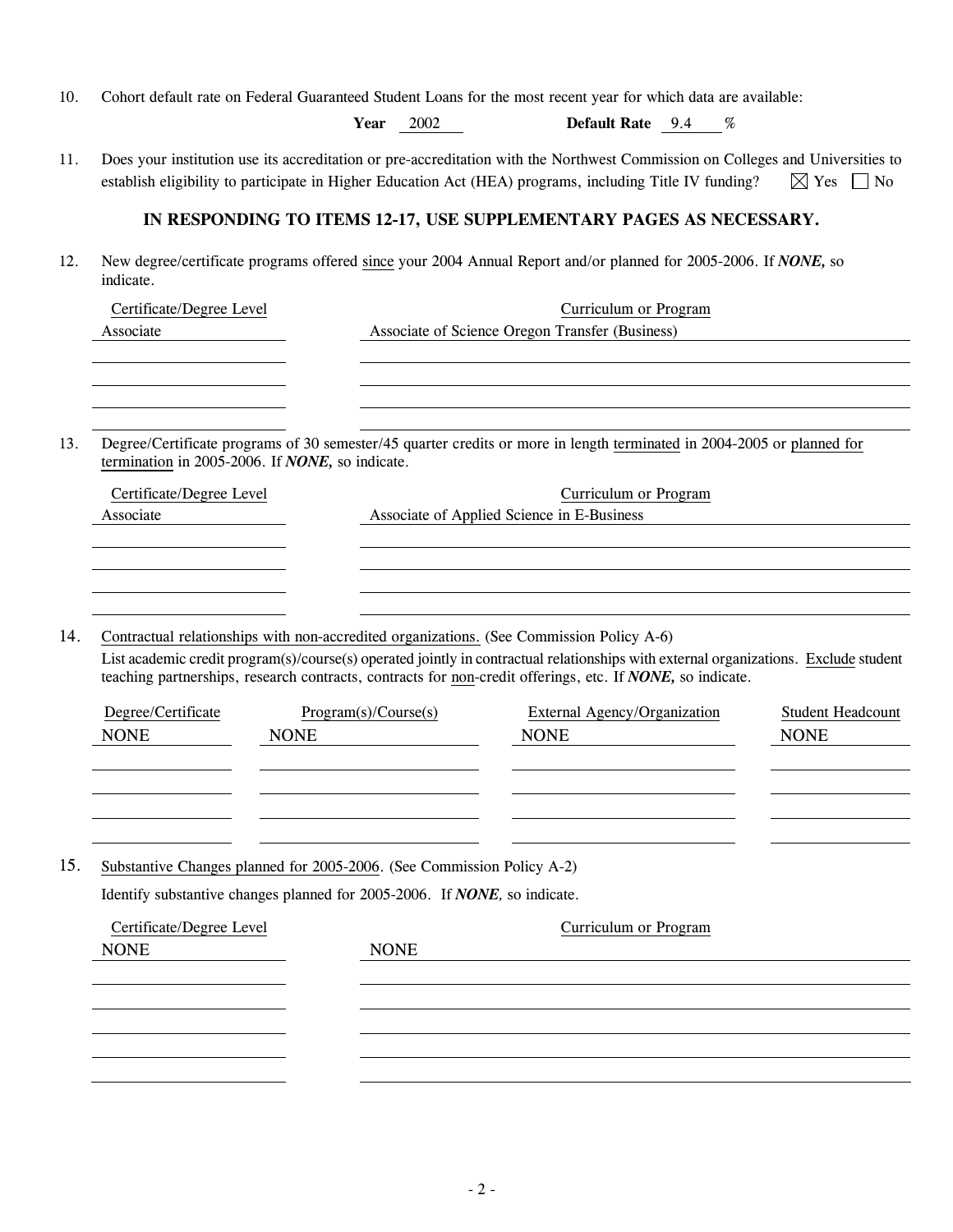16. Domestic Courses, Certificates and/or Degree Programs Offered for Credit at Off-Campus Locations or Through Distance Education.

List **all** off-campus locations within the United States where courses/programs are offered for academic credit. Accurate information about off-campus programs is critical to the Commission in responding to inquiries and verifying program locations to the U.S. Department of Education relative to Title IV eligibility. The Commission requests that **all courses offered for academic credit at off-campus locations be reported annually even if the program/course has been previously reported**. If *NONE,* so indicate.

| Location                                        | Degree/<br><b>Certificate</b><br>Name/Level | Program /Course                                                                                                                                                                               | <b>Student</b><br><b>Enrollment</b><br>(Headcount) | <b>On-Site</b><br>Administrator<br><b>YES or NO</b> | <b>Co-Sponsoring</b><br>Organization<br>(If Applicable) |
|-------------------------------------------------|---------------------------------------------|-----------------------------------------------------------------------------------------------------------------------------------------------------------------------------------------------|----------------------------------------------------|-----------------------------------------------------|---------------------------------------------------------|
| a)<br>or out of the institution's service area. |                                             | Credit course(s), Certificate and/or Degree Programs offered within the United States at any off-campus location including branch, satellite or secondary campus site in                      |                                                    |                                                     |                                                         |
| <b>NONE</b>                                     | <b>NONE</b>                                 | <b>NONE</b>                                                                                                                                                                                   | <b>NONE</b>                                        | <b>NONE</b>                                         | <b>NONE</b>                                             |
|                                                 |                                             |                                                                                                                                                                                               |                                                    |                                                     |                                                         |
|                                                 |                                             |                                                                                                                                                                                               |                                                    |                                                     |                                                         |
|                                                 |                                             |                                                                                                                                                                                               |                                                    |                                                     |                                                         |
|                                                 |                                             |                                                                                                                                                                                               |                                                    |                                                     |                                                         |
|                                                 |                                             |                                                                                                                                                                                               |                                                    |                                                     |                                                         |
|                                                 |                                             |                                                                                                                                                                                               |                                                    |                                                     |                                                         |
|                                                 |                                             |                                                                                                                                                                                               |                                                    |                                                     |                                                         |
|                                                 |                                             | b) Degree and certificate Programs of 30 semester or 45 quarter credits or more offered by Distance Education                                                                                 |                                                    |                                                     |                                                         |
| <b>Distance Learning</b>                        | Associate of<br>Arts Oregon<br>Transfer     | General education and elective courses via online,<br>telecourse, live-interactive, teleweb, and Oregon's<br>"O.N.E." host/provider courses<br>(See attached list of courses offered by Lane) | 1388                                               | Yes                                                 |                                                         |
|                                                 | Professional/<br>Technical<br>courses       | Courses toward various AAS and certificate<br>programs<br>(See attached list of courses offered by Lane)                                                                                      | 438                                                | Yes                                                 |                                                         |
|                                                 |                                             |                                                                                                                                                                                               |                                                    |                                                     |                                                         |
|                                                 |                                             |                                                                                                                                                                                               |                                                    |                                                     |                                                         |
|                                                 |                                             |                                                                                                                                                                                               |                                                    |                                                     |                                                         |
|                                                 |                                             |                                                                                                                                                                                               |                                                    |                                                     |                                                         |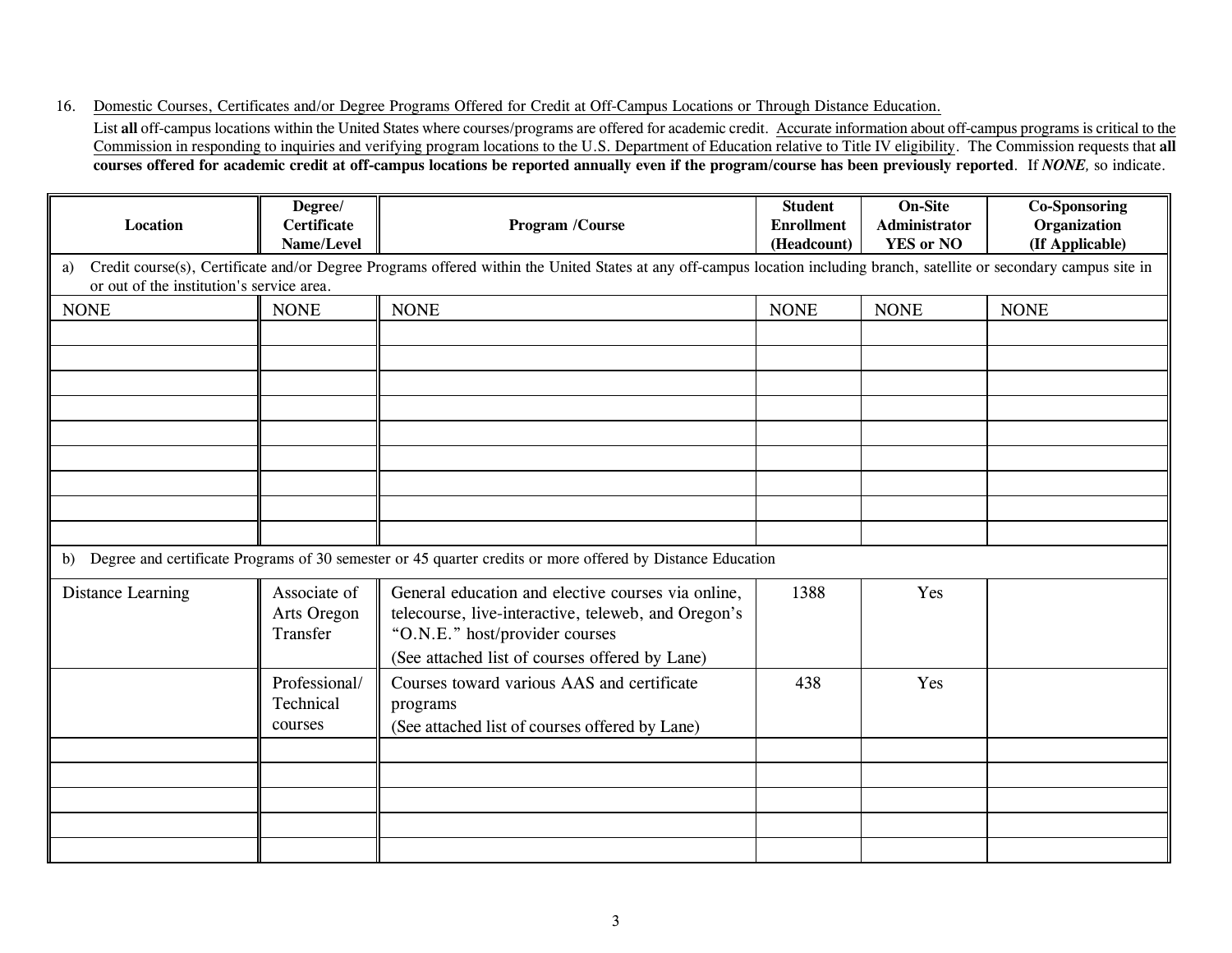#### 17. Sites outside the United States at which your institution offers programs/classes for academic credit.

Please complete this form noting **all** educational activities your institution offers abroad, separately or in cooperation with other institutions, U.S. as well as foreign. **If there are no foreign country branch operations or study-abroad programs for which your institution awards academic credit, so indicate.**

| Location | Degree/<br><b>Certificate</b><br>Level          | Program(s) /Course(s)                | <b>Student</b><br>Enrollment<br>Headcount | <b>On-Site</b><br>Administrator<br><b>YES or NO</b> | <b>Co-Sponsoring</b><br>Organization<br>(If Applicable)   |
|----------|-------------------------------------------------|--------------------------------------|-------------------------------------------|-----------------------------------------------------|-----------------------------------------------------------|
| Mexico   | <b>Lower Division</b><br><b>Transfer Credit</b> | Cooperative Education: International | 17                                        | Yes                                                 | Oregon University System<br>IE3 Global Internship program |
| Vietnam  | <b>Lower Division</b><br><b>Transfer Credit</b> | Cooperative Education: International | $\mathcal{D}_{\mathcal{L}}$               | Yes                                                 |                                                           |
|          |                                                 |                                      |                                           |                                                     |                                                           |
|          |                                                 |                                      |                                           |                                                     |                                                           |
|          |                                                 |                                      |                                           |                                                     |                                                           |
|          |                                                 |                                      |                                           |                                                     |                                                           |
|          |                                                 |                                      |                                           |                                                     |                                                           |
|          |                                                 |                                      |                                           |                                                     |                                                           |
|          |                                                 | Total enrollments                    | 21                                        |                                                     |                                                           |

#### **COMMENTS:**

**Question 17, Sites outside the United States,** includes data from Summer 2004 through Spring 2005. All other data represents Fall 2004 only, as specified in the instructions.

CEO Signature

Title President President

Date

**This form may be copied if additional space is needed.**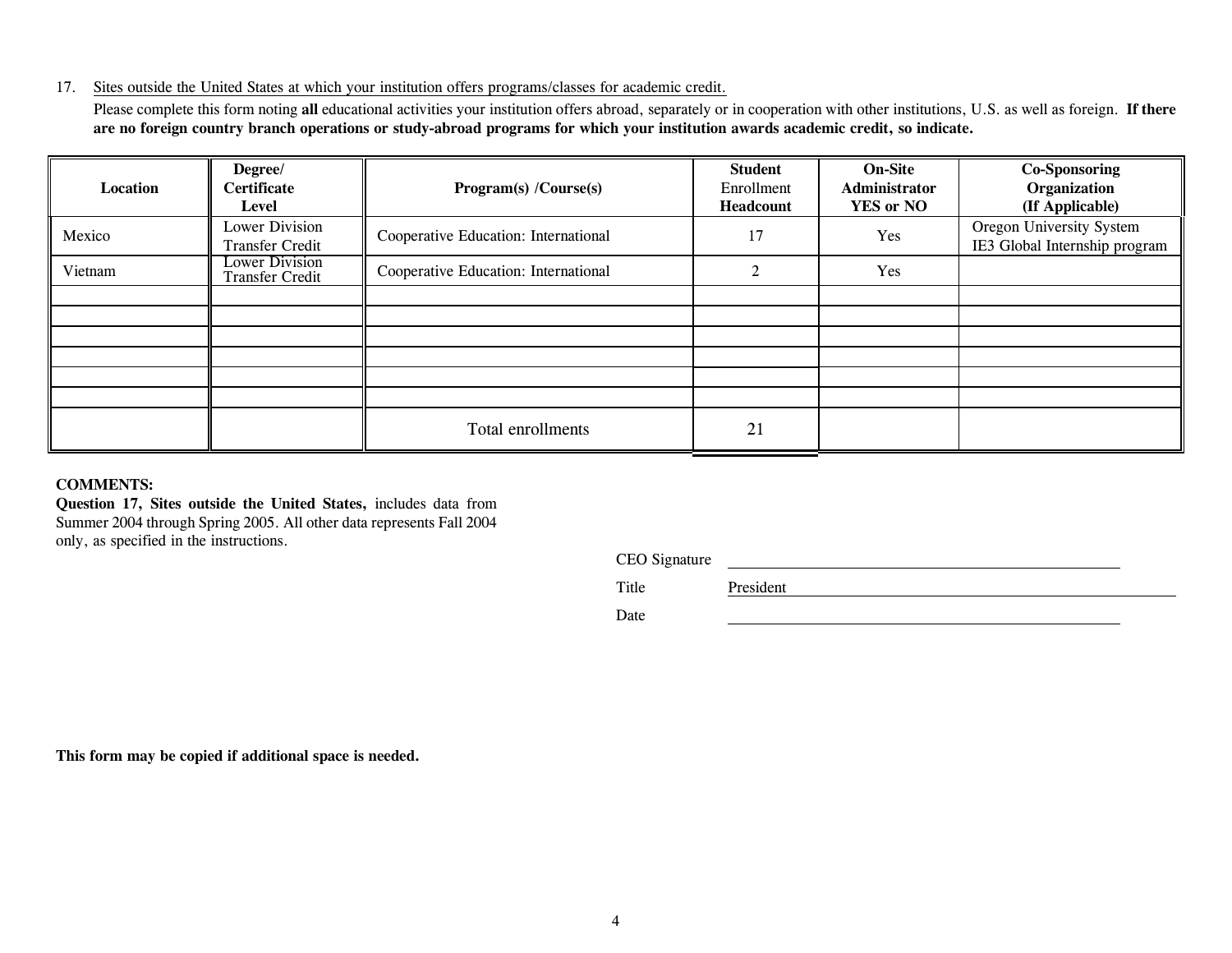# **Attachment I**

| Question 16. b)                                   |                     |                                        |                |  |  |  |
|---------------------------------------------------|---------------------|----------------------------------------|----------------|--|--|--|
| <b>Lane Community College</b><br><b>Fall 2004</b> |                     |                                        |                |  |  |  |
|                                                   |                     |                                        |                |  |  |  |
| Type                                              | CourseNum           | Name                                   | Enrollment     |  |  |  |
| Telecourse                                        | ANTH102             | Archaeology                            | 23             |  |  |  |
| Telecourse                                        | ANTH103             | <b>Cultural Anthropology</b>           | 49             |  |  |  |
| Telecourse                                        | <b>ART210</b>       | The Photographic Vision                | 56             |  |  |  |
| On-Line                                           | <b>BA101</b>        | <b>Introduction to Business</b>        | 23             |  |  |  |
| Telecourse                                        | <b>BA101</b>        | <b>Introduction to Business</b>        | 10             |  |  |  |
| On-Line                                           | <b>BI101F</b>       | Gen Biology: Survey of Biology         | 15             |  |  |  |
| On-Line                                           | <b>BI102I</b>       | Gen. Biology: Human Biology            | 19             |  |  |  |
| On-Line                                           | <b>BT010</b>        | <b>Computer Keyboarding</b>            | 12             |  |  |  |
| On-Line                                           | <b>BT118</b>        | <b>MS POWERPOINT for Business</b>      | 14             |  |  |  |
| On-Line                                           | <b>BT120</b>        | <b>MS WORD for Business</b>            | 23             |  |  |  |
| On-Line                                           | <b>BT262</b>        | <b>Personal Finance</b>                | 21             |  |  |  |
| Telecourse                                        | <b>BT262</b>        | <b>Personal Finance</b>                | 11             |  |  |  |
| Telecourse                                        | <b>CG100</b>        | <b>College Success</b>                 | 59             |  |  |  |
| Telecourse                                        | CG100A              | <b>College Success</b>                 | 15             |  |  |  |
| Telecourse                                        | CG100B              | <b>College Success</b>                 | $\overline{4}$ |  |  |  |
| On-Line                                           | <b>CG140</b>        | Career and Life Planning               | 36             |  |  |  |
| Telecourse                                        | <b>CG140</b>        | Career and Life Planning               | 35             |  |  |  |
| On-Line                                           | CG145               | Coping Skills Stress & Depress         | 6              |  |  |  |
| Telecourse                                        | CG213               | <b>Improv Parent/Child Relations</b>   | 46             |  |  |  |
| On-Line                                           | <b>CH104</b>        | <b>Introductory Chemistry 1</b>        | 16             |  |  |  |
| On-Line                                           | <b>CIS101</b>       | <b>Computer Fundamentals</b>           | 36             |  |  |  |
| On-Line                                           | <b>CIS178</b>       | Intro to the Internet                  | 43             |  |  |  |
| On-Line                                           | <b>CS120</b>        | <b>Cpts of Comp: Info Processing</b>   | 60             |  |  |  |
| On-Line                                           | <b>DRF167</b>       | CAD <sub>1</sub>                       | 5              |  |  |  |
| On-Line                                           | <b>DRF168</b>       | CAD <sub>2</sub>                       | 3              |  |  |  |
| TeleWeb                                           | ECON <sub>200</sub> | Princ of Economics: Intro              | 28             |  |  |  |
| Telecourse                                        | FA255               | <b>Understand Movies: American Cin</b> | 60             |  |  |  |
| Live Interactive                                  | <b>FN225</b>        | Nutrition                              | 64             |  |  |  |
| On-Line                                           | <b>FN230</b>        | Family Food & Nutrition                | 31             |  |  |  |
| Telecourse                                        | GS142               | Earth Science: Earth Revealed          | 59             |  |  |  |
| Telecourse                                        | GS148               | Universe: Infinite Frontier            | 62             |  |  |  |
| Telecourse                                        | <b>HE250</b>        | Personal Health                        | 48             |  |  |  |
| Live Interactive                                  | <b>HIT120</b>       | Intro to Health Records                | 34             |  |  |  |
| Telecourse                                        | HO100               | <b>Medical Terminology</b>             | 86             |  |  |  |
| Live Interactive                                  | HO100               | <b>Medical Terminology</b>             | 5              |  |  |  |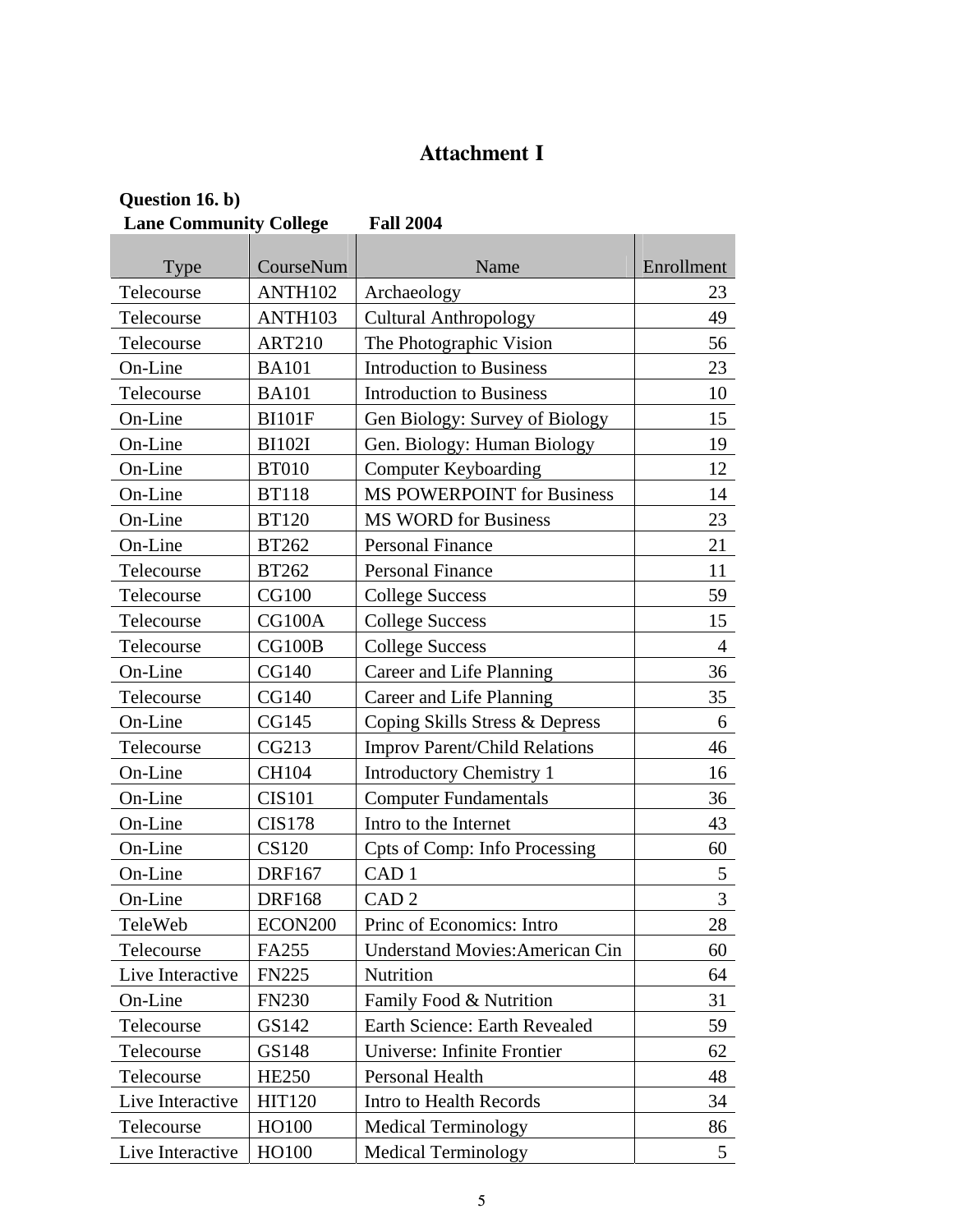| Live Interactive | HO110         | Med Filing & Records Mang             | 26    |
|------------------|---------------|---------------------------------------|-------|
| Live Interactive | HO150         | Human Body Systems 1                  | 26    |
| Live Interactive | HO190         | <b>Medical Formatting</b>             | 38    |
| Live Interactive | <b>HS199</b>  | Special Studies: Intro. Addict        | 22    |
| Live Interactive | <b>HST201</b> | <b>History of United States</b>       | 20    |
| Telecourse       | <b>HUM100</b> | Humanities Through the Arts           | 49    |
| On-Line          | <b>MTH105</b> | <b>Intro Contemporary Mathematics</b> | 14    |
| On-Line          | <b>NUR100</b> | <b>Introduction to Nursing</b>        | 39    |
| On-Line          | <b>PHL202</b> | Theories of Knowledge                 | 42    |
| Telecourse       | <b>PSY110</b> | <b>Exploring Psychology</b>           | 38    |
| Live Interactive | <b>PSY201</b> | <b>General Psychology</b>             | 17    |
| Live Interactive | <b>REL203</b> | Religions of the Middle East          | 60    |
| Telecourse       | <b>SOC204</b> | Intro to Sociology                    | 52    |
| Live Interactive | <b>SOC204</b> | Intro to Sociology                    | 39    |
| On-Line          | SP100         | <b>Basic Communications</b>           | 23    |
| On-Line          | SP115         | Intro to Intercultural Comm           | 25    |
| On-Line          | SP218         | <b>Interpersonal Communication</b>    | 38    |
| On-Line          | WR121         | Eng Comp: Expos & Intro to Arg        | 81    |
| On-Line          | <b>WR122</b>  | Comp: Style & Argument                | 40    |
| On-Line          | <b>WR123</b>  | <b>Composition: Research</b>          | 20    |
|                  |               | <b>Total (Duplicated) Enrollment</b>  | 1,826 |